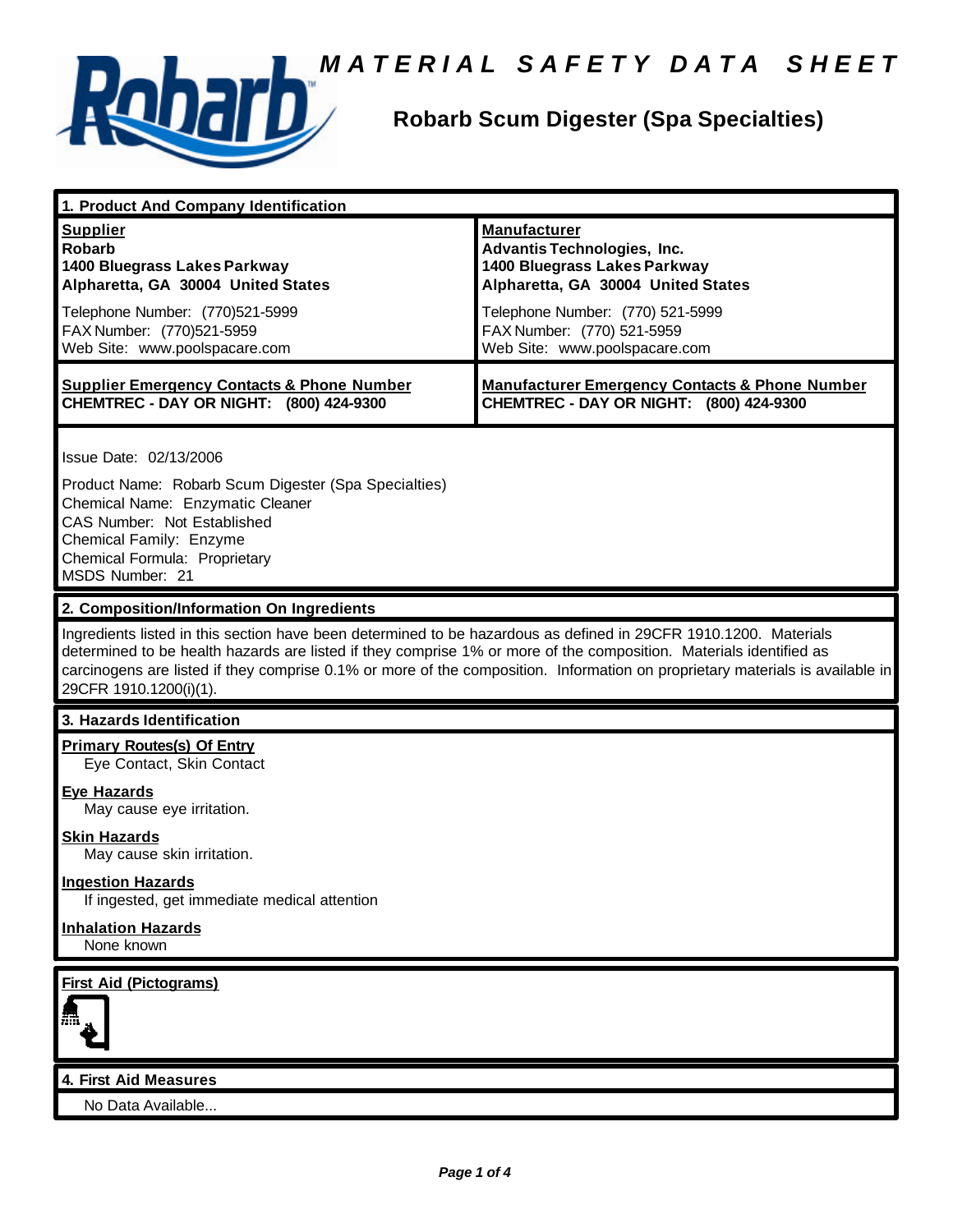## *M A T E R I A L S A F E T Y D A T A S H E E T*

### **Robarb Scum Digester (Spa Specialties)**

#### **4. First Aid Measures - Continued**

#### **Eye**

In case of contact, hold eyelids apart and immediately flush eyes with plenty of water for at least 15 minutes.

#### **Skin**

Remove contaminated clothing and shoes. Wash affected areas with soap and water.

#### **Ingestion**

DO NOT INDUCE VOMITING. Drink large amounts of water. Contact a physician or poison control.

#### **Inhalation**

No known hazard

#### **Fire Fighting (Pictograms)**



#### **5. Fire Fighting Measures**

Flash Point: n/a °F

#### **Extinguishing Media**

Use the appropriate extinguishing media for the surrounding fire.

#### **Fire Fighting Instructions**

Firefighters should wear self-contained breathing apparatus and full protective gear.

#### **6. Accidental Release Measures**

Clean up spill immediately. Contain and/or absorb spill with inert material (e.g. sand, vermiculite).

#### **7. Handling And Storage**

#### **Handling And Storage Precautions**

Keep out of reach of children. Store material in a cool and dry place.

#### **Storage Precautions**

Keep out of reach of children. Store in a cool dry place.

#### **Work/Hygienic Practices**

Use safe chemical handling procedures suitable for the hazards presented by this material.

#### **Protective Clothing (Pictograms)**



#### **8. Exposure Controls/Personal Protection**

#### **Engineering Controls**

Local exhaust acceptable. Special exhaust not required

#### **Eye/Face Protection**

Safety glasses with side shields or goggles.

#### **Skin Protection**

Chemical-resistant gloves.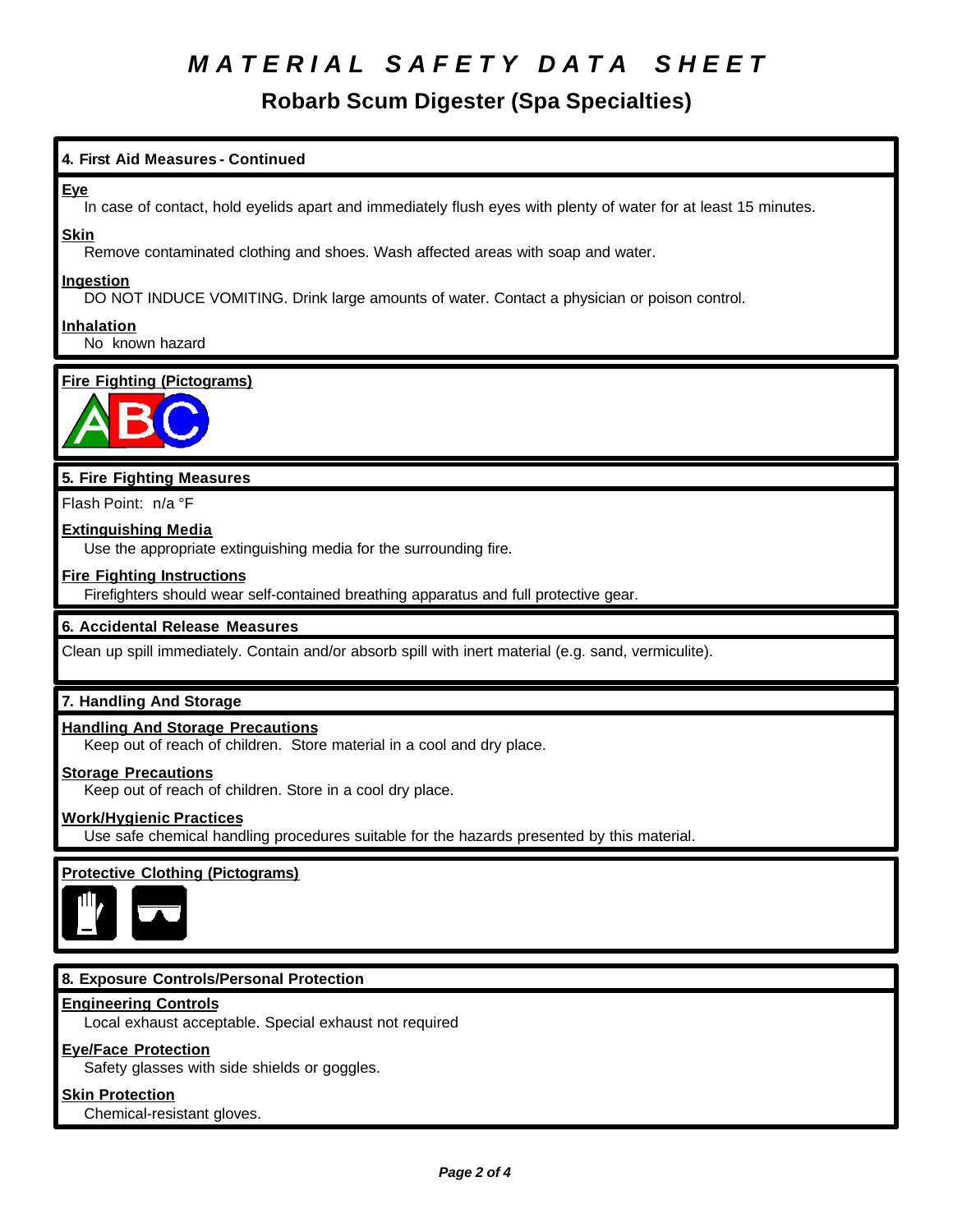## *M A T E R I A L S A F E T Y D A T A S H E E T*

**Robarb Scum Digester (Spa Specialties)**

| 8. Exposure Controls/Personal Protection - Continued                                                                                                                                                                                                                                                                |
|---------------------------------------------------------------------------------------------------------------------------------------------------------------------------------------------------------------------------------------------------------------------------------------------------------------------|
| <b>Respiratory Protection</b><br>None normally required.                                                                                                                                                                                                                                                            |
| 9. Physical And Chemical Properties                                                                                                                                                                                                                                                                                 |
| <b>Appearance</b><br>Clear yellow liquid                                                                                                                                                                                                                                                                            |
| Odor<br>Floral                                                                                                                                                                                                                                                                                                      |
| Chemical Type: Mixture<br>Physical State: Liquid<br>Melting Point: NOT DETERMINED °F<br>Boiling Point: 212 °F<br>Specific Gravity: 0.99-1.1<br>Percent Volitales: Nil<br>Packing Density: NOT DETERMINED<br>Vapor Pressure: NOT DETERMINED<br>Vapor Density: >AIR<br>pH Factor: 6-8<br>Solubility: SOLUBLE IN WATER |
| 10. Stability And Reactivity                                                                                                                                                                                                                                                                                        |
| Stability: Stable<br>Hazardous Polymerization: Will not occur<br><b>Conditions To Avoid (Stability)</b><br>None Known<br><b>Incompatible Materials</b>                                                                                                                                                              |
| None known                                                                                                                                                                                                                                                                                                          |
| 11. Toxicological Information                                                                                                                                                                                                                                                                                       |
| No Data Available                                                                                                                                                                                                                                                                                                   |
| 12. Ecological Information                                                                                                                                                                                                                                                                                          |
| No Data Available                                                                                                                                                                                                                                                                                                   |
| 13. Disposal Considerations                                                                                                                                                                                                                                                                                         |
| Dispose in accordance with applicable federal, state and local government regulations.                                                                                                                                                                                                                              |
| 14. Transport Information                                                                                                                                                                                                                                                                                           |
| <b>Proper Shipping Name</b><br><b>NON REGULATED</b>                                                                                                                                                                                                                                                                 |
| <b>Hazard Class</b><br><b>NON REGULATED</b>                                                                                                                                                                                                                                                                         |
| <b>DOT Identification Number</b><br><b>NONE</b>                                                                                                                                                                                                                                                                     |
| <b>DOT Shipping Label</b><br>NOT ASSIGNED                                                                                                                                                                                                                                                                           |